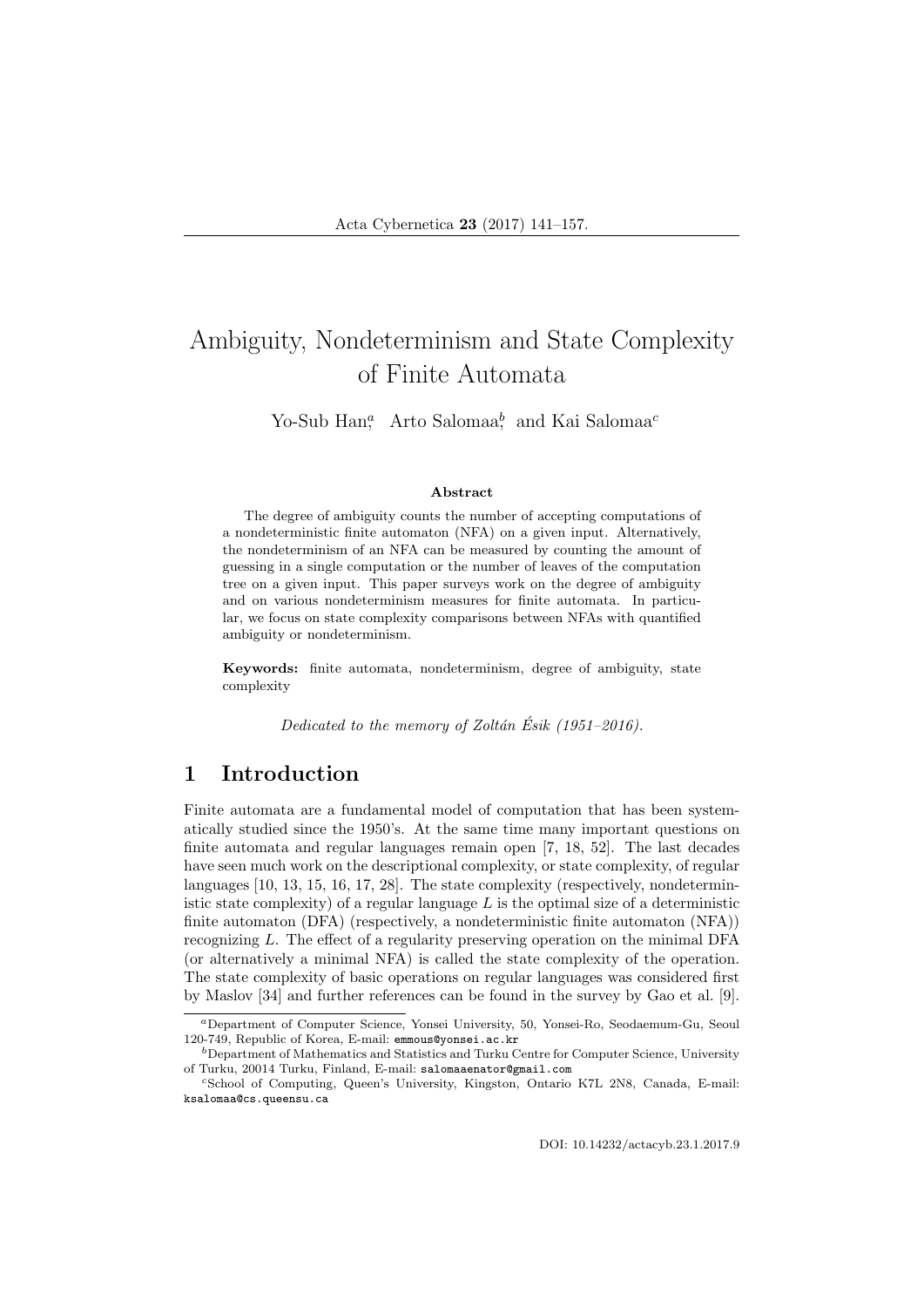Yu and co-authors have considered also the state complexity of combined operations and in a sequence of papers culminating with [6] have determined the precise worst-case state complexity of all combinations of two basic language operations. Establishing the precise state complexity of combined language operations is often quite involved, and for general combinations of operations that include marked concatenation and intersection the question is even undecidable [45]. Esik et al. [8] have ´ introduced techniques to estimate the state complexity of combined operations.

Ambiguity is a fundamental concept in grammar derivations. The ambiguity of regular expressions and finite state machines was first systematically considered by Book et al. [3]. A regular expression is unambiguous if it denotes each string in at most one way. A nondeterministic finite automaton (NFA) is unambiguous if each string has at most one accepting computation. Book et al. [3] show that the Glushkov automaton construction preserves ambiguities of a regular expression. A more restrictive notion of one-unambiguity was introduced by Brüggemann-Klein and Wood [4]: every regular language can be denoted by an unambiguous regular expression but not, in general, by a one-unambiguous regular expression.

The degree of ambiguity of an NFA  $\tilde{A}$  on a string  $w$  is the number of accepting computations of  $A$  on  $w$ . The degree of ambiguity of  $A$  is the maximal degree of ambiguity of  $A$  on any input string, if the maximum exists, and in this case  $A$  is said to be finitely ambiguous. Otherwise the degree of ambiguity of A can be measured as a function of the length of the inputs. Ravikumar and Ibarra [42] have first studied systematically the size trade-offs between the unambiguous, finitely ambiguous, polynomially ambiguous and exponentially ambiguous NFAs. The celebrated separation result of Leung [30] establishes that there exist (exponentially ambiguous) n-state NFAs such that any equivalent polynomially ambiguous NFA needs  $2<sup>n</sup> - 1$ states. Hromkovič et al. [19, 20] have used powerful techniques from communications complexity for state complexity separations for NFAs with different degree of ambiguity.

The degree of ambiguity is defined in terms of the number of accepting computations, and does not directly limit the amount of nondeterminism, or the amount of guessing, used by an automaton. In an unambiguous NFA, even though an accepting computation is unique, the computation may include any number of nondeterministic steps – unambiguity implies just that at any nondeterministic step at most one choice can lead to acceptance. In order to develop a quantitative understanding of the power of nondeterminism, one can directly measure the number of nondeterministic steps used by an NFA.

Nondeterminism measures for Turing machine computations were originally considered by Kintala and Fischer [25]. Kintala and Wotschke [26] first quantified the amount of nondeterminism in a finite automaton computation and showed, roughly speaking, that there is a significant difference in the determinization size blow-up between NFAs allowing different finite numbers of nondeterministic choices in a computation (where the number of nondetermistic steps is at most the logarithm of the number of states). The hierarchy result has been refined in the spectrum result of Goldstine et al. [11] that will be discussed in section 4.3.

Commonly used nondeterminism measures count the number of nondeterminis-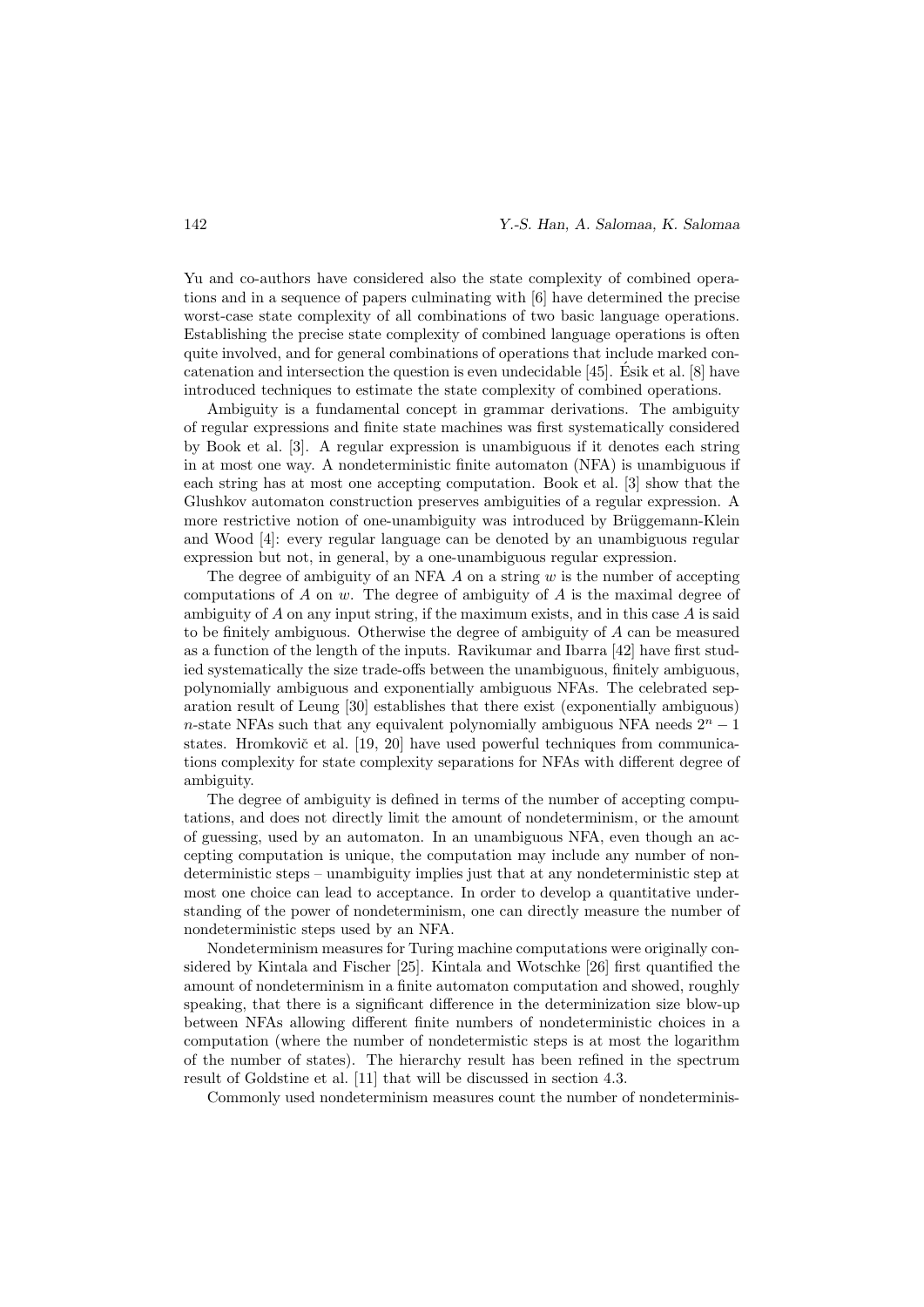tic steps (or the amount of guessing in bits of information) on a best accepting computation [11], or the number of leaves of the entire computation tree [19, 38]. Further variants limit the amount of nondeterminism on a worst computation [19, 39]. Some interesting relationships between the degree of ambiguity and various nondeterminism measures have been established by Goldstine et al.  $[12]$  and Hromkovič et al. [19].

This paper surveys work on the growth rates of the degree of ambiguity and the various nondeterminism measures, and on algorithms to determine the growth rate for a given NFA. In particular, we focus on state completity comparisons between NFAs having different degrees of ambiguity or allowing different amounts of nondeterminism. Strong separation results are known for succinctness comparisons between NFAs of different ambiguity growth rates (finite, polynomial or exponential). However, in the case of limited nondeterminism, practically all existing work on state complexity is restricted to comparisons between different finite amounts of nondeterminism, that is, the amount of nondeterminism on any input is at most a given constant. State complexity of NFAs with limited nondeterminism that is measured as a function of input length is a topic for future study.

First we fix some notation in section 2. Work on the degree of ambiguity is described in section 3 and section 4 deals with the various nondeterminism measures for NFAs.

### 2 Definitions

Here we recall and introduce some basic notation and definitions. More information on finite automata and regular languages can be found e.g. in [44, 47, 51]. General background on degrees of ambiguity and limited nondeterminism for finite automata can be found in [10, 13, 16, 41].

The set of positive integers is  $N$  and the cardinality of a finite set F is |F|. The set of strings over a finite alphabet  $\Sigma$  is  $\Sigma^*$  and  $\varepsilon$  is the empty string. A *bounded* language is a subset of  $a_1^* a_2^* \cdots a_k^*$ , where  $a_i$ ,  $1 \le i \le k$ , are (not necessarily distinct) elements of the alphabet  $\Sigma$ .

A nondeterministic finite automaton (NFA) is a tuple  $A = (Q, \Sigma, \delta, q_0, F)$  where Q is the finite set of states,  $\Sigma$  is the input alphabet,  $\delta: Q \times \Sigma \to 2^Q$  is the transition function,  $q_0 \in Q$  is the initial state and  $F \subseteq Q$  is the set of final states. The transition function  $\delta$  is in the usual way extended as a function  $Q \times \Sigma^* \to 2^Q$  and the language recognized by A is  $L(A) = \{w \in \Sigma^* \mid \delta(q_0, w) \cap F \neq \emptyset\}$ . If  $|\delta(q, b)| \leq 1$ for all  $q \in Q$  and  $b \in \Sigma$ , the automaton A is a *deterministic finite automaton* (DFA). Note that we allow DFAs to have undefined transitions.

It is well known that DFA's and NFA's both recognize the class of regular languages. For a regular language  $L$ , the state complexity of  $L$  (respectively, the nondeterministic state complexity of  $L$ ) is the number of states of the state minimal DFA (respectively, of a state minimal NFA<sup>1</sup>) recognizing  $L$ .

<sup>&</sup>lt;sup>1</sup>An NFA with the smallest number of states recognizing a language L need not be unique.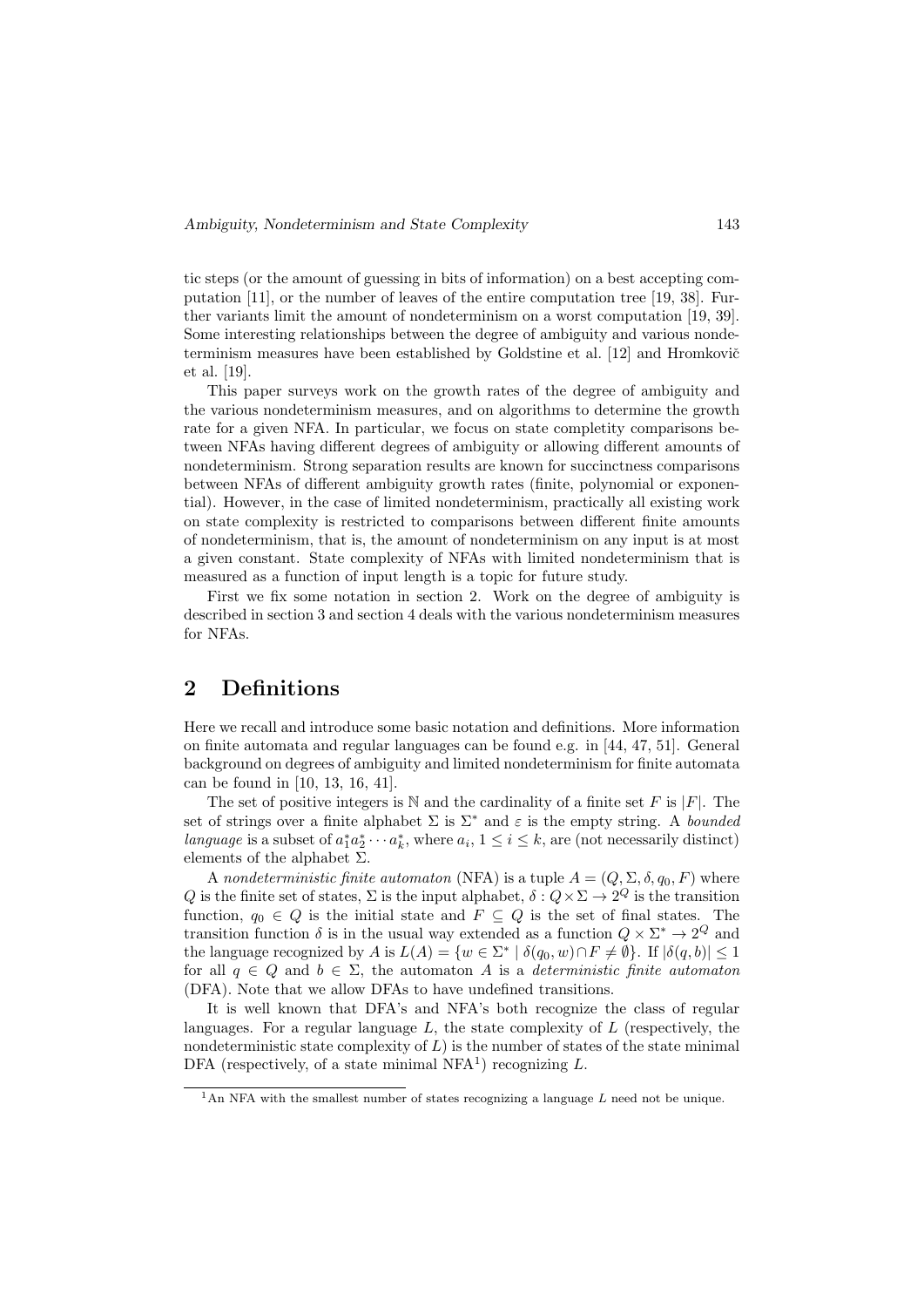Consider an NFA  $A = (Q, \Sigma, \delta, q_0, F)$ . The branching of a transition from state  $q \in Q$  on input symbol  $b \in \Sigma$  is  $|\delta(q, b)|$ . A computation of A on a string  $w = b_1b_2\cdots b_k, b_i \in \Sigma, i = 1,\ldots,k, k \geq 0$ , is a sequence of states  $(p_1,\ldots,p_\ell)$ , where  $p_1 \in \delta(q_0, b_1), p_{j+1} \in \delta(p_j, b_{j+1}), j = 1, \ldots \ell - 1$ , and either  $\ell = k$ , or,  $\ell < k$ and  $\delta(p_\ell, b_{\ell+1}) = \emptyset$ .

The sequence of states  $(p_1, \ldots, p_\ell)$  is a *complete computation* on  $b_1b_2 \cdots b_k$  if  $\ell =$ k and an accepting computation is a complete computation that ends in an accepting state of F. The set of all computations (respectively, all accepting computations) of A on the string w is denoted  $\text{comp}_A(w)$  (respectively,  $\text{comp}_A^{\text{acc}}(w)$ ).

Intuivively, a computation of  $A$  on a string  $w$  is a sequence of states that  $A$ reaches when started with the initial state and the symbols of  $w$  are read one by one. A complete computation ends with a state reached after consuming all symbols of w. A computation may also end with a state where the transition on the next symbol of  $w$  is undefined.

# 3 Degree of ambiguity

Book et al. [3] first considered systematically the ambiguity of regular expressions and NFAs, and the relationship between these notions. A regular expression is unambiguous if it denotes each string in at most one way. A more restrictive notion of 1-unambiguity, or 1-determinism, was introduced by Brüggemann-Klein and Wood [4]. A regular expression is 1-unambiguous if its position automaton is deterministic. Every regular language has an unambiguous regular expression but the 1-unambiguous expressions define a strict subclass of regular languages [4, 14].

An NFA is unambiguous if any string has at most one accepting computation. Formally, the degree of ambiguity of an NFA A on a string w,  $da_A(w)$ , is the number of accepting computations of  $A$  on  $w$ . The *degree of ambiguity* of  $A$  on strings of length  $m$  is defined as

$$
da_A(m) = \max\{da_A(w) \mid w \in \Sigma^m\}.
$$

Strictly speaking, we use the symbol  $da<sub>A</sub>$  to denote two different functions: it denotes a function  $\Sigma^* \to \mathbb{N}$  and a function  $\mathbb{N} \to \mathbb{N}$ .

The degree of ambiguity of  $A$  is said to be finite (or bounded) if the values  $da_A(m)$ ,  $m \in \mathbb{N}$  are bounded, and in this case we denote

$$
\mathrm{da}_{A}^{\sup} = \sup_{m \in \mathbb{N}} \mathrm{da}_{A}(m).
$$

The NFA A is *unambiguous* if  $da_A^{sup} = 1$ . Clearly every DFA is unambiguous.

Following Ravikumar and Ibarra [42], with respect to the degree of ambiguity we consider five different classes of NFAs: DFAs, unambiguous NFAs (UFA), finitely ambiguous NFAs (FNFA), polynomially ambiguous NFAs (PNFA) and general (potentially exponentially ambiguous) NFAs. An NFA A is strictly polynomially ambiguous if A is not finitely ambiguous and there is a polynomial  $p(\cdot)$  such that  $da_A(m) \leq p(m)$  for all  $m \in \mathbb{N}$ . The polynomial degree of growth of A is the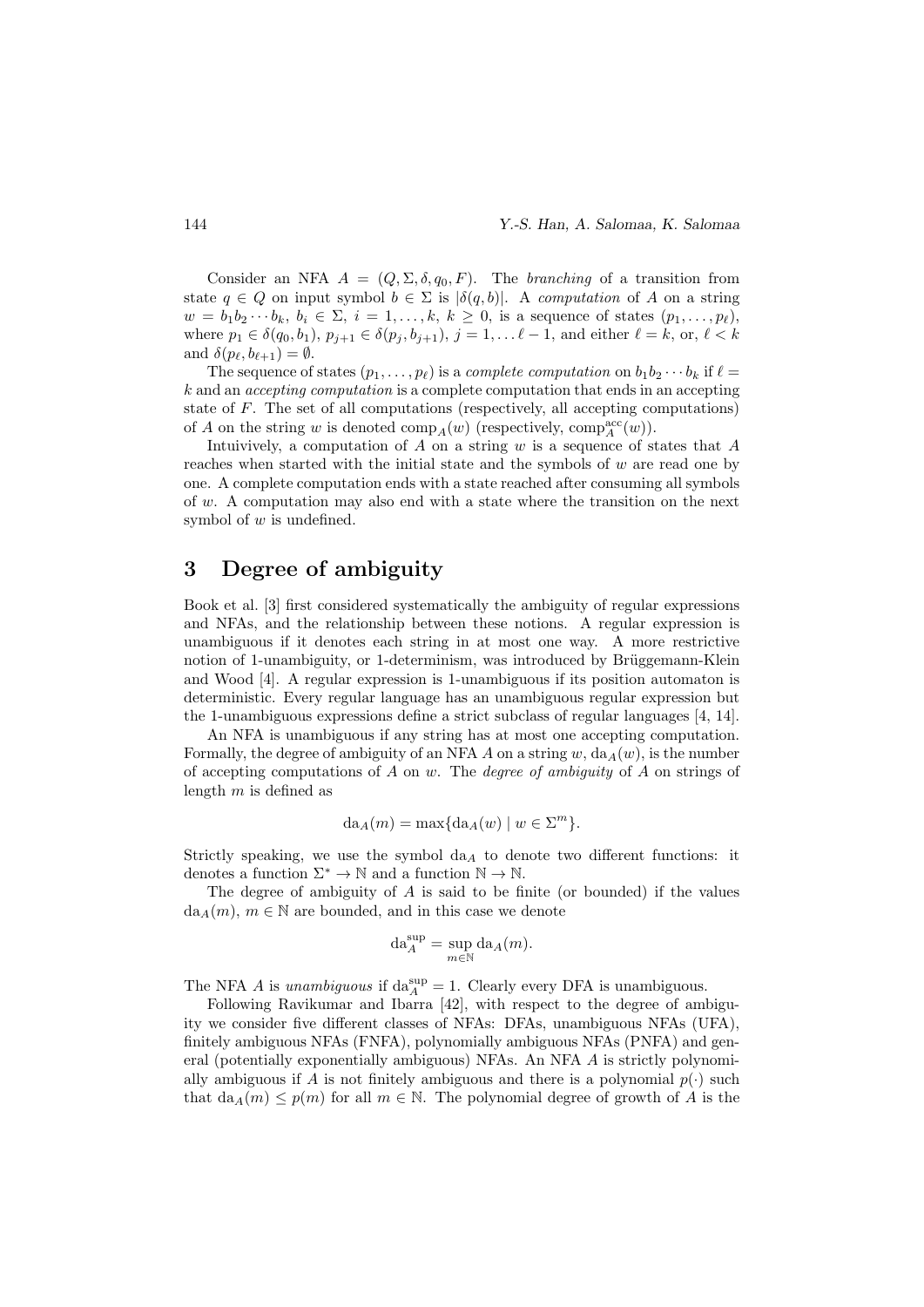minimal degree of a polynomial  $p'(m)$  that upper bounds the function  $da_A(m)$ . An NFA A is strictly exponentially ambiguous if it is not polynomially ambiguous.

It is known that for a fixed  $k \in \mathbb{N}$  the equivalence of FNFAs with degree of ambiguity k can be tested in polynomial time  $[27, 49]$ . This is significant because, as we will see, the determinization of even UFAs can cause an exponential size blow-up. Also, different variants of the minimization problem for UFAs remain intractable, see [16] for references.

The syntactic definition of an NFA A does not directly tell us what is the degree of ambiguity of A. It was shown by Mandel and Simon [33] and Reutenauer [43], and by others independently, that it is decidable whether a given NFA is finitely ambiguous or polynomially ambiguous. Reutenauer [43] also gave an algorithm to compute the polynomial degree of growth of an NFA.

Building on charaterizations by Ibarra and Ravikumar [21] and Reutenauer [43], Weber and Seidl [50] gave a simpler structural characterization of finitely ambiguous and polynomial ambiguous NFAs that yields a polynomial time algorithm for the corresponding decision problems. The characterization implies also that, for an NFA with unbounded ambiguity, the degree of ambiguity must grow at least linearly.

**Theorem 1** (Weber and Seidl [50]). It can be decided in polynomial time whether a given NFA A is finitely ambiguous, strictly polynomially ambiguous or strictly exponentially ambiguous. Furthermore, the polynomial degree of growth of A can be computed in polynomial time.

For the question of determining the exact finite degree of ambiguity, the complexity depends essentially on whether the finite degree of ambiguity is a constant or considered part of the input. For a fixed  $k$ , it can be tested in polynomial time whether the degree of ambiguity of an NFA is greater than  $k$  [49], but when k is part of the input the complexity is essentially worse.

**Theorem 2** (Chan and Ibarra [5]). For a given NFA A and  $k \in \mathbb{N}$ , testing whether the degree of ambiguity of  $A$  is at least  $k$  is PSPACE-complete.

A relevant question is also how large can be the degree of ambiguity of an  $n$ state FNFA. A double exponential upper bound was given already by Mandel and Simon [33] and this was impoved to  $2^{\Theta(n^3)}$  by Reutenauer [43]. The bound was further improved by Weber and Seidl [50] who also show that for some subclasses of NFAs the maximal finite degree of ambiguity is exactly  $2^{\Theta(n)}$ .

Theorem 3 (Weber and Seidl [50]). The degree of ambiguity of an n-state FNFA is at most  $5^{\frac{n}{2}} \cdot n^n$ .

#### 3.1 Ambiguity and state complexity

Clearly every regular language can be recognized by an unambiguous NFA, but the succinctness of the description depends significantly on the degree of ambiguity. Schmidt [46] first developed methods to prove lower bounds for the size of UFAs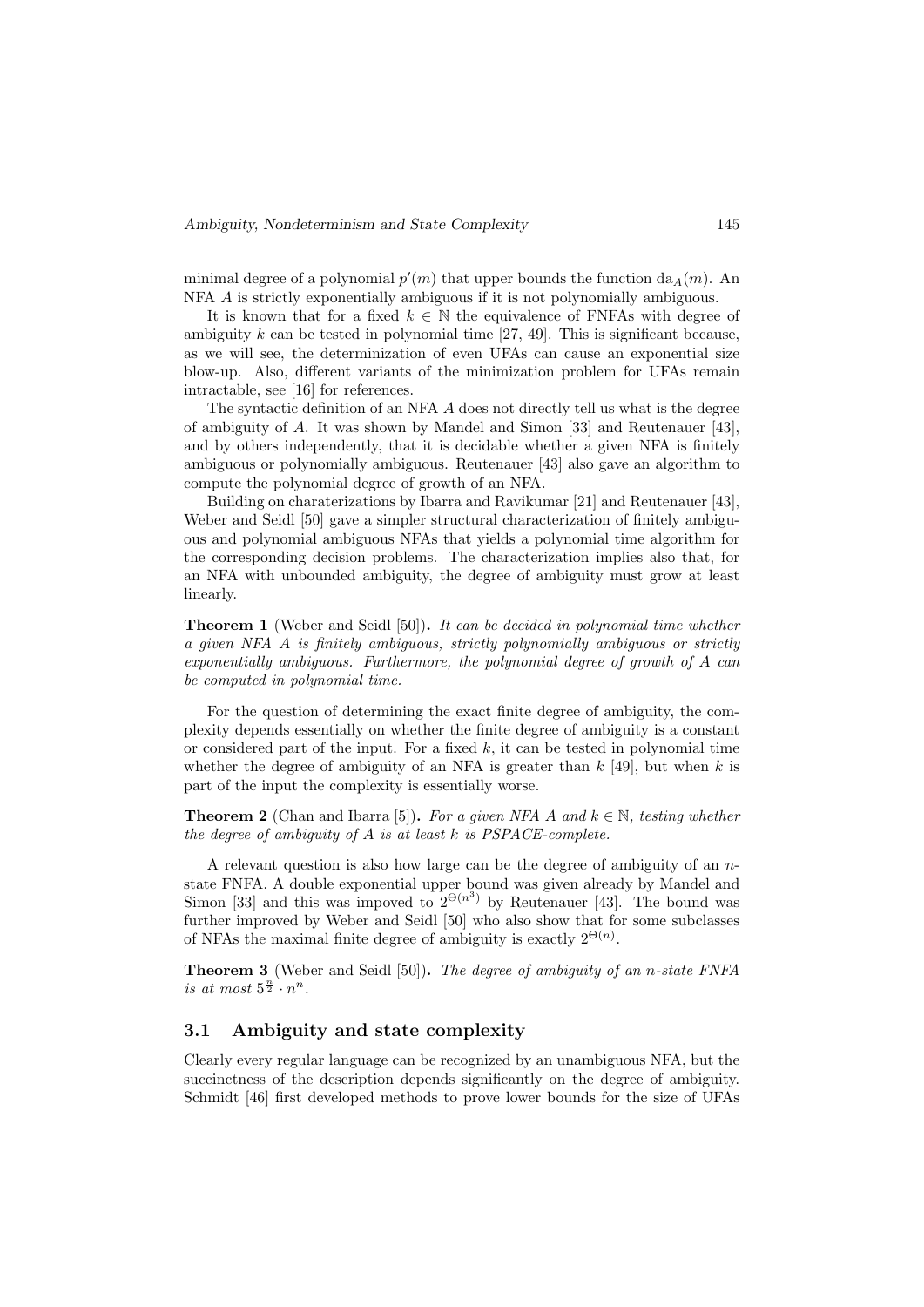and also showed that the determinization of UFAs causes, in the worst case, an exponential size blow-up. The lower bound was improved by different authors and the precise worst case size blow-up was determined by Leung [32]. Leiss [29] constructed n-state UFAs with multiple initial states where any equivalent DFA needs  $2^{n} - 1$  states and Leung [32] gave a construction for the same exponential size blow-up using UFAs with only one initial state.

**Theorem 4** (Leiss [29], Leung [32]). For each  $n \in \mathbb{N}$ , there exists an UFA with n states such that the minimal equivalent DFA has  $2^{n} - 1$  states. For each  $n \in \mathbb{N}$ , there exists an FNFA with n states such that any equivalent UFA has  $2^n - 1$  states.

Note that because our definition allows DFAs to be incomplete the above bound for the UFA determinization differs by one from the bound stated in [32]. Inputdriven pushdown automata (IDPDA) define a subclass of deterministic context-free languages that retains many of the desirable properties of the regular languages. In particular, an n-state nondeterministic IDPDA has an equivalent deterministic machine with  $2^{\Theta(n^2)}$  states [1]. Recently, Okhotin and Salomaa [36] have shown that, analogously with Theorem 4, determinizing an unambiguous IDPDA and converting a general nondeterministic IDPDA to an unambiguous one both cause, in the worst case, the same  $2^{\Theta(n^2)}$  size blow-up.

For state complexity comparisons between NFAs with different growth rates of ambiguity we use the following terminology. Consider classes  $X$  and  $Y$  of devices (the classes we consider are DFAs, UFAs, FNFAs, PNFAs and general NFAs, possibly with additional restictions). We say that class  $Y$  is (super-polynomially) separated from class X, if there exists a collection of languages  $L_n$ ,  $n \in \mathbb{N}$ , such that  $L_n$  is recognized by a device from class Y having n states, but for any polynomial  $p(n)$  and for sufficiently large values of n, a device from class X for  $L_n$  must have more than  $p(n)$  states. This means, roughly speaking, that simulation of devices of class  $Y$  by devices of class  $X$ , in the worst case, causes a super-polynomial size blow-up.

Ravikumar and Ibarra [42] first considered systematically succinctness comparisons between FNFAs, PNFAs and general NFAs. In particular, they established the following result for NFAs accepting bounded languages.

Theorem 5 (Ravikumar and Ibarra [42]). Any NFA accepting a bounded language can be converted to an FNFA with at most polynomial size blow-up. The class of FNFAs (respectively, the class of UFAs) recognizing a bounded language is super-polynomially separated from the corresponding class of UFAs (respectively, of DFAs).

The descriptional complexity comparison between the classes FNFA, PNFA and NFA recognizing general regular languages was left open in [42]. Although in the case of bounded languages, NFAs of exponential ambiguity can be simulated by PNFAs and FNFAs of polynomial size, it was conjectured that for general regular languages the classes are super-polynomially separated. Leung [30] and Hromkovič et al. [19] have established that general NFAs can be super-polynomially more succinct than PNFAs.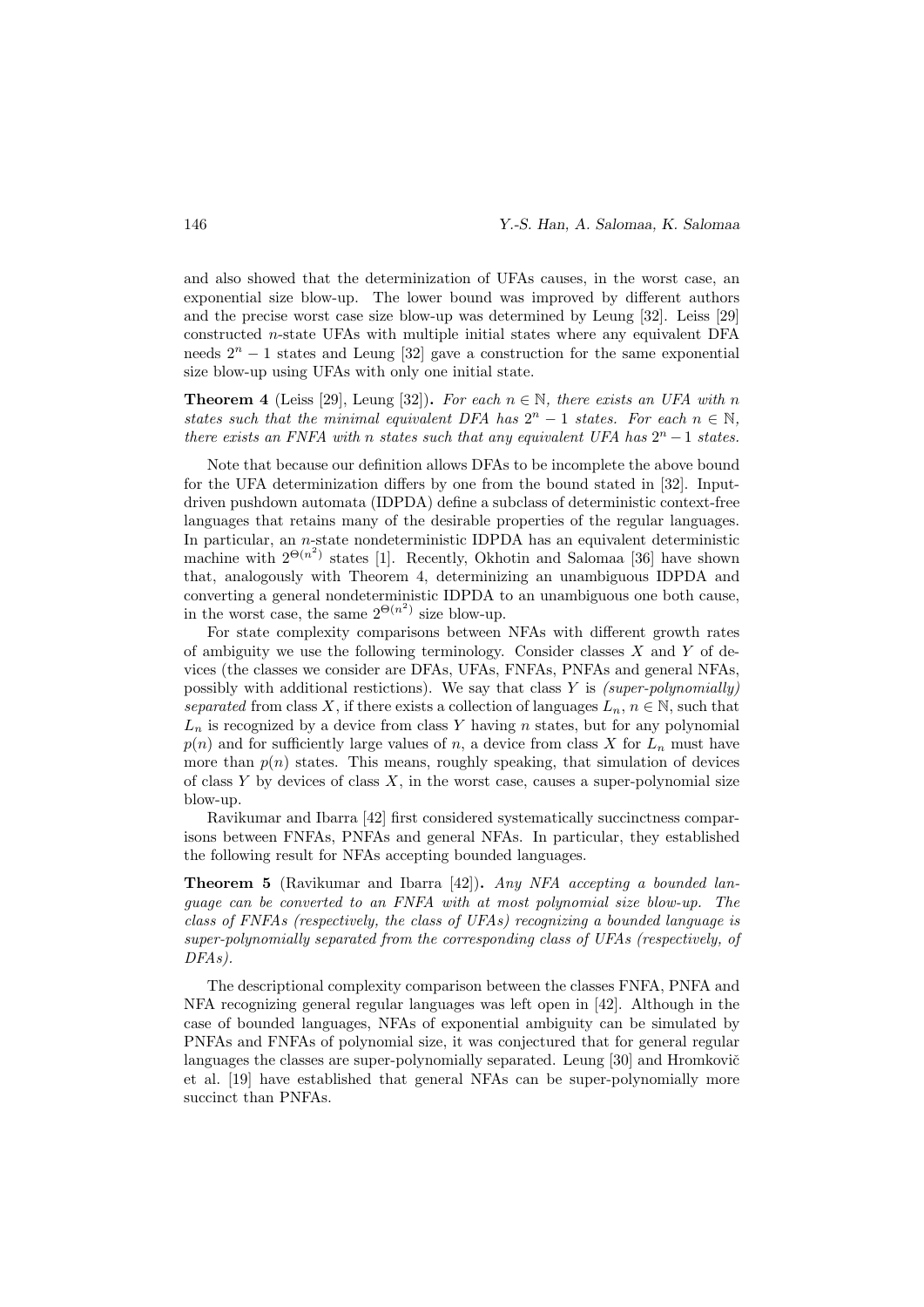**Theorem 6** (Leung [30], Hromkovič et al. [19]). The class of NFAs is superpolynomially separated from the class of PNFAs.

The communication complexity techniques used by Hromkovič et al. [19] to prove Theorem 6 yield a substantially simplified proof. However, their proof does not give the optimal size blow-up  $2<sup>n</sup> - 1$  for the NFA–to–PNFA transformation that is obtained in the original ad hoc proof where Leung [30] shows that any PNFA for the family of languages  $L_n = (0 + (01^*)^{n-1}0)^*$ ,  $n \ge 1$ , cannot be smaller than an incomplete DFA. It is easy to give an  $n$ -state NFA of exponential ambiguity that recognizes  $L_n$ .

Ravikumar and Ibarra [42] also conjectured that polynomially ambiguous NFAs can be significantly more succinct than finitely ambiguous NFAs. This question remained open for over 20 years. After about 10 years Hromkovič et al. [19] gave a partial result showing that there exist  $(n + 2)$ -state PNFAs (with linear degree of ambiguity) such that any equivalent FNFA with degree of ambiguity  $k$  must have at least  $2^{\frac{n-2}{k}} - 2$  states. The question was solved affirmatively by Hromkovič and Schnitger [20] using the powerful communication complexity techniques.

**Theorem 7** (Hromkovič and Schnitger [20]). For  $n \in \mathbb{N}$  there exists PNFA A with number of states polynomial in n such that any FNFA recognizing the language  $L(A)$  has at least  $2^{\Omega(n^{\frac{1}{3}})}$  states.

Theorem 7 is obtained as a special case of the more technical statement given next in Theorem 8 by setting there the parameter  $k$  to be one and, in fact, the degree of ambiguity of the PNFA  $\tilde{A}$  is only linear. The general result by Hromkovič and Schnitger [20] gives a super-polynomial succinctness separation between NFAs with degree of ambiguity  $O(m^k)$  and  $O(m^{k-1}), k \in \mathbb{N}$ .

**Theorem 8** (Hromkovič and Schnitger [20]). Let r and  $t = (r/k^2)^{\frac{1}{3}}$  be positive integers. There exist languages  $L_{r,k}$  having an NFA with degree of ambiguity  $O(m^k)$ and  $k \cdot \text{poly}(r)$  states such that any NFA for  $L_{r,k}$  with degree of ambiguity  $o(m^k)$ has at least  $2^{\Omega(r^{(\frac{1}{3}}/k^{\frac{5}{3}}))}$  states.

Theorem 7 and Theorem 8 give a super-polynomial separation, respectively, between PNFAs and FNFAs and between NFAs having different polynomial degree of growth for ambiguity. The statement of Theorem 8 defines the languages  $L_{r,k}$  only for restricted values of the subindices, but for the separation result it is sufficient that  $L_{r,k}$  exists for infinitely many values of r and k. However, the lower bounds are not of the order  $2^{\Theta(n)}$  as is known in the separation of general NFAs and PN-FAs [30]. In fact, Hromkovič and Schnitger [20] suspect that the lower bound of Theorem 8 may not be optimal even for the languages used in the lower bound construction.

To conclude this section, we mention that Okhotin [35] has studied the state complexity of determinization of unary UFAs and Jirasek et al. [22] recently studied the state complexity of operations on UFAs.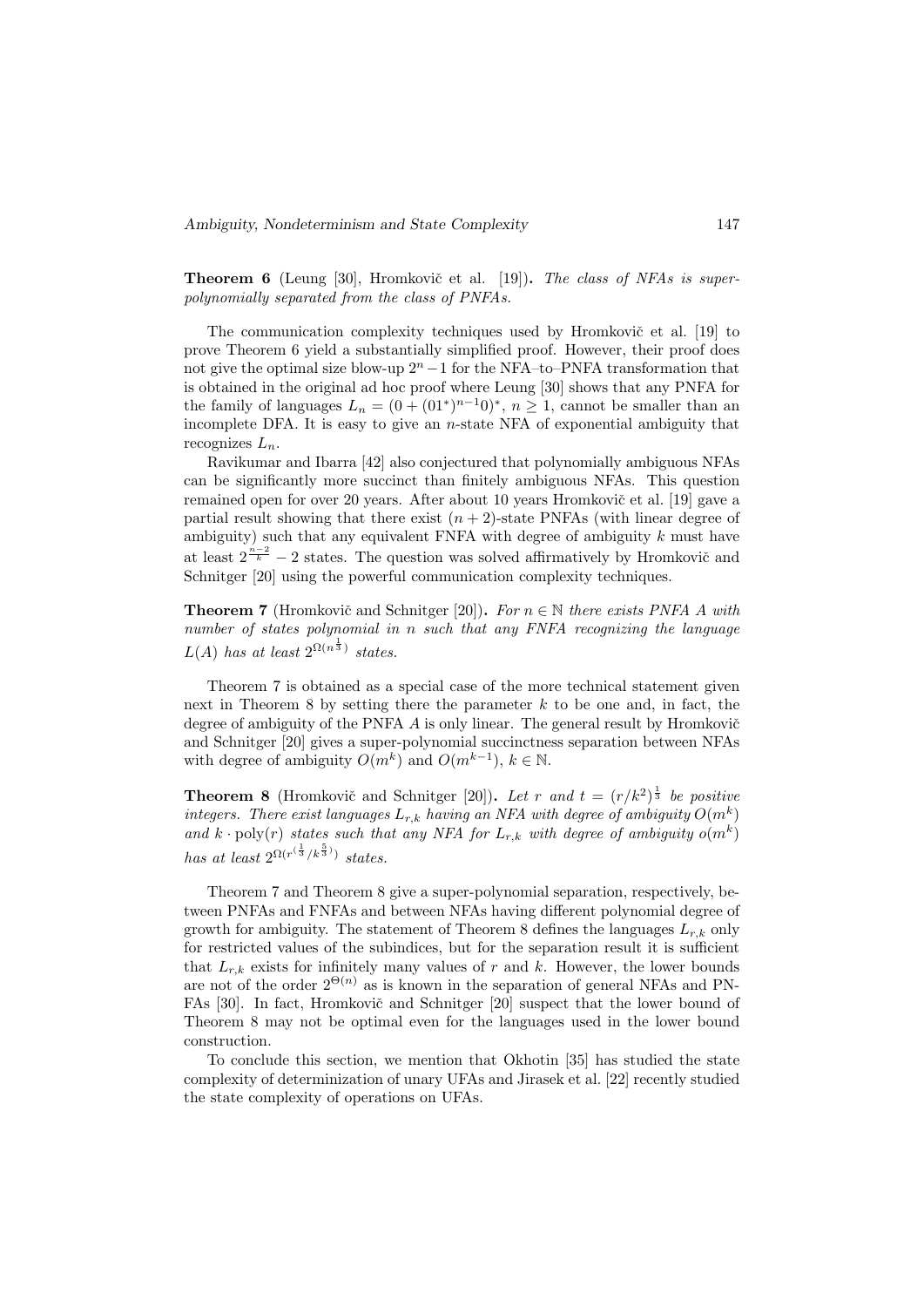### 4 Limited nondeterminism

Nondeterminism measures can be based on the amount of nondeterminism used in a best accepting computation of an NFA  $\tilde{A}$  on a given string  $w$ , on the amount of nondeterminism in a worst computation of  $A$  on  $w$  or on the size of the computation tree of A on w [10, 11, 19, 38].

In the following,  $A = (Q, \Sigma, \delta, q_0, F)$  is always an NFA. Consider a string  $w =$  $b_1b_2\cdots b_k, b_i \in \Sigma$ ,  $i=1,\ldots,k$ , and a computation of A on w,

$$
C = (p_1, \ldots, p_\ell), \ \ p_i \in Q, 1 \leq i \leq \ell \leq k.
$$

Recall that  $\ell < k$  is possible only if  $\delta(p_\ell, b_{\ell+1}) = \emptyset$ , that is, a computation reads the entire string  $w$  unless it encounters an undefined transition.

The *quessing* of the computation C,  $\gamma_A(C)$  [11], is

$$
\gamma_A(C) = \log_2 |\delta(q_0, b_1)| + \sum_{i=1}^{\ell-1} \log_2 |\delta(p_i, b_{i+1})|.
$$

The branching of the first step of the computation C is  $|\delta(q_0, b_1)|$ , and after the first step the state is  $p_1$ . The branching of the second step is then  $|\delta(p_1, b_2)|$ , and the branching of the *i*th step is  $|\delta(p_{i-1}, b_i)|, 3 \le i \le \ell - 1$ . Thus, intuitively,  $\gamma_A(C)$ represents the amount of guessing, in bits of information, that occurs during the computation C. If A is a DFA, the amount of guessing in any computation of A is zero.

The branching of the computation C,  $\beta_A(C)$  [11], is defined as the product of the branchings of the individual transitions of C, or in other words,  $\beta_A(C) = 2^{\gamma_A(C)}$ .

The amount of guessing an NFA uses on a string can be defined either as a best case or a worst case measure. The *quessing of a string*  $w \in L(A)$  [11] is the amount of guessing of the best accepting computation:

$$
\gamma_A(w) = \min\{ \gamma_A(C) \mid C \in \text{comp}_A^{\text{acc}}(w) \} ,
$$

and the maximum guessing of A on a string  $w \in \Sigma^*$  [39] is

$$
\gamma_A^{\max}(w) = \max\{ \gamma_A(C) \mid C \in \text{comp}_A(w) \}.
$$

Note that the best case measure is defined as the amount of guessing on the best accepting computation while the maximum guessing considers all, not necessarily complete, computations. Instead of counting the amount of guessing in bits of information, Hromkovič et al.  $[19]$  use the *advice measure* that counts the number of nondeterministic steps on the worst computation on a given input and Leung [31] uses a corresponding best case measure. These measures are within a multiplicative constant (depending only on the NFA  $A$ ) of the  $\gamma^{\rm max}_A$  and  $\gamma_A$  measures, respectively.

The branching (respectively, the trace) of A on the string w is then  $\beta_A(w)$  =  $2^{\gamma_A(w)}$  (respectively,  $\tau_A(w) = 2^{\gamma_A^{max}(w)}$  [39, 41]).

The total amount of nondeterminism used by  $A$  in all computations on a string w is represented by the number of leaves of the computation tree of  $A$  on  $w$ . The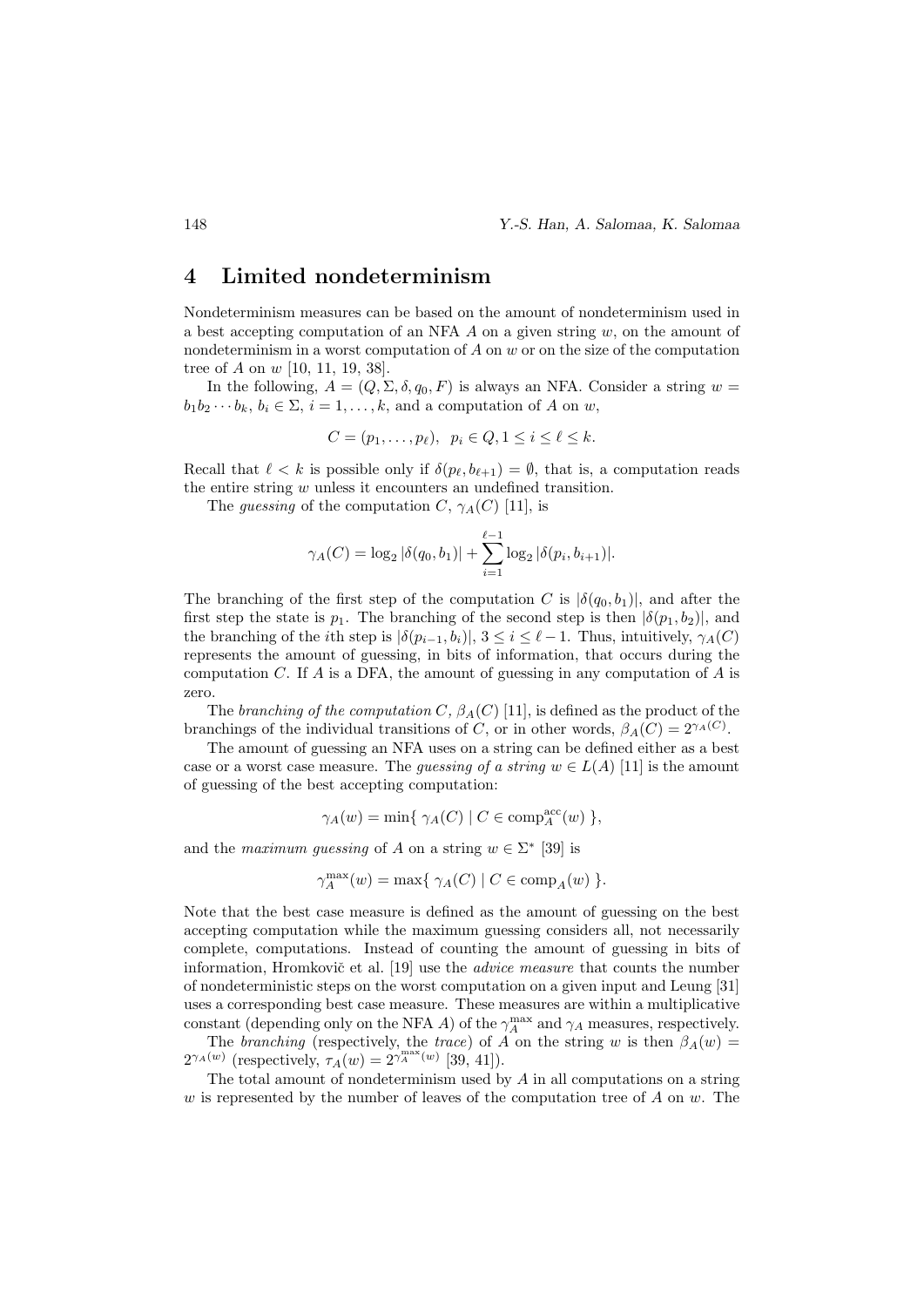number of leaves is the same as the number of computations of A on w,  $|\text{comp}_A(w)|$ , and this value is called the *tree width* of A on w,  $\text{tw}_{A}(w)$ . The tree width measure is called 'leaf size' in [19].

Similarly as we did with the degree of ambiguity, the tree width, the (maximum) guessing, the branching and the trace of an NFA A defines a function on naturals by taking the maximum value of the measure on strings of length  $m \ (m \in \mathbb{N})$ . If  $\chi$ is any of tw,  $\gamma$ ,  $\gamma^{\max}$ ,  $\beta$ , or  $\tau$  then  $\chi_A : \mathbb{N} \to \mathbb{N}$  is defined as

$$
\chi_A(m) = \max\{ \chi_A(w) \mid w \in \Sigma^m \}, \ \ m \in \mathbb{N}.
$$

We say that the x-function of A is finite (or bounded) if the value  $\chi_A^{\text{sup}}$  = def  $\sup_{m\in\mathbb{N}} \chi_A(m)$  is finite.

Hromkovič et al. [19] have characterized the possible growth rates of the tree width of an NFA. As for degree of ambiguity, the tree width of an NFA cannot be unbounded and sublinear.

**Theorem 9** (Hromkovič et al. [19]). For any NFA A, the function  $\text{tw}_{A}(m)$  is either bounded by a constant, or between linear and polynomial in m, or otherwise in  $2^{\Theta(m)}$ .

The above characterization can be effectively decided. An NFA A has unbounded tree width if and only if some cycle of A contains a nondeterministic transition and this observation yields a simple polynomial time algorithm to test whether tw<sub>A</sub> $(m)$  is bounded [38]. On the other hand, there is no efficient algorithm to determine whether the guessing of an NFA is bounded.

Theorem 10 (Leung [31]). For a given NFA A, it is PSPACE-complete to decide whether  $\gamma_A(m)$  is bounded.

Interestingly it is known that the guessing of an NFA may be unbounded and grow sublinearly.

**Theorem 11** (Simon [48], Goldstine et al. [12]). For each  $k \in \mathbb{N}$ , there is an NFA A such that  $\gamma_A(m) = \Theta(\sqrt[k]{m}).$ 

Due to the exponential correspondence between the guessing and branching measures, Theorem 11 implies that, for each  $k \in \mathbb{N}$ , there exists an NFA A such that  $\beta_A(m) = 2^{\Theta(\sqrt[k]{m})}$ . It is not known whether the branching of an NFA can be polynomially bounded but infinite [39].

Open 1. If NFA A has unbounded branching does this imply that the growth rate of  $\beta_A(m)$  must be superpolynomial?

It is known that, for a unary NFA A,  $\beta_A(m)$  is always either bounded or in  $2^{\Theta(m)}$  [41] and the possible growth rates of a variant of the branching measure considered in [37] are similarly restricted. For the worst-case branching measure trace, Palioudakis et al. [39] have shown that, for an *n*-state NFA  $A, \tau_A(m)$  is either bounded or  $\tau_A(m) \geq 2^{\lfloor \frac{m}{n} \rfloor}$ .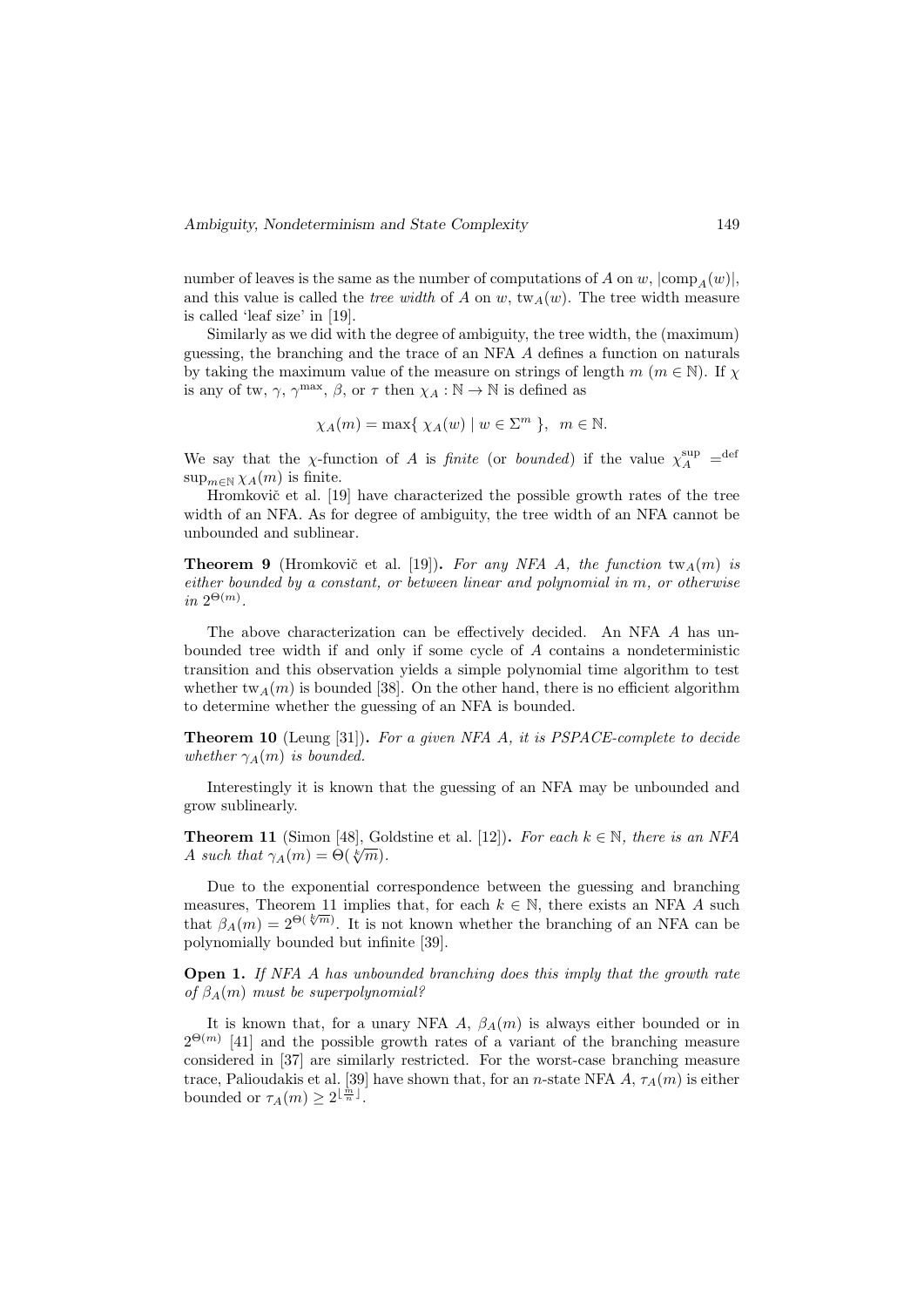#### 4.1 NFAs with large finite nondeterminism

Similarly as in the case of degree of ambiguity  $[50]$ , for an *n*-state NFA A with bounded guessing (respectively, bounded tree width) we can ask how large can the guessing (respectively, the tree width) of A be. Leung [31] has shown that an n-state NFA with limited nondeterminism in any computation can make at most  $2<sup>n</sup> - 2$  nondeterministic transitions and has constructed a family of NFAs with bounded nondeterminism that is considerably larger than the number of states.

**Theorem 12** (Leung [31]). If A is an n-state NFA with bounded guessing, then  $\gamma_A(m) = O(2^n)$ . There exist n-state NFAs  $B_n$ ,  $n \in \mathbb{N}$  such that  $\gamma_{B_n}^{\text{sup}} = 2^{\frac{n}{3}} - 2$ .

A limitation of the above result is that in the NFAs  $B_n$  are defined over a growing alphabet and a large number of the nondeterministic moves are redundant. It remains open whether there exist n-state NFAs  $\vec{A}$  with bounded guessing that is larger than  $n$  and where the language  $L(A)$  cannot be recognized by an NFA of same size and less nondeterminism [31]. The notion of "less nondeterminism" could be formalized analogously as is done below with the notion of optimality in the case of tree width.

Hromkovič et al. [19] observed that the tree width of an  $n$ -state NFA, if bounded, is at most  $n^n$ . Palioudakis et al. [38] improved this bound and, furthermore, gave a construction of n-state NFAs with all possible values of bounded tree width that do not have "redundant" nondeterminism.

The notion of avoiding redundant nondeterminism is formalized as follows. A finite tree width NFA A with n states is said to have *optimal tree width* if  $L(A)$ cannot be recognized by any NFA B with  $n_1$  states where  $n_1 \leq n$  and  $\text{tw}_B^{\text{sup}} \leq \text{tw}_A^{\text{sup}}$ and at least one of the inequalities is strict.

**Theorem 13** (Palioudakis et al. [38]). The tree width of an n-state finite tree width NFA is at most  $2^{n-2}$ . For every  $n \geq 2$  and  $1 \leq k \leq 2^{n-2}$  there exists an n-state  $NFA$  over a binary alphabet having optimal tree width  $k$ .

Note that the above bound is less than the upper bound for the finite ambiguity of an n-state NFA (from Theorem 3). Naturally, for any NFA  $A$  and string  $w$ , the degree of ambiguity of A on w is at most the tree width of A on w (and usually much smaller than the tree width). However, an upper bound for the finite tree width of an *n*-state NFA does not imply a corresponding bound for the degree of ambiguity because an NFA may have finite ambiguity and unbounded tree width.

#### 4.2 Comparing nondeterminism measures and ambiguity

Directly from the definitions it follows that if an NFA A has finite tree width, then the guessing (and branching) of  $A$  is also finite, but the converse implication does not need to hold. The tree width of  $A$  is finite if and only if the trace of  $A$  is finite.

**Proposition 1** (Palioudakis et al. [39]). If A is an NFA with finite tree width, then

$$
\text{tw}_A^{\text{sup}} \le \tau_A^{\text{sup}} \le 2^{\text{tw}_A^{\text{sup}} - 1}.
$$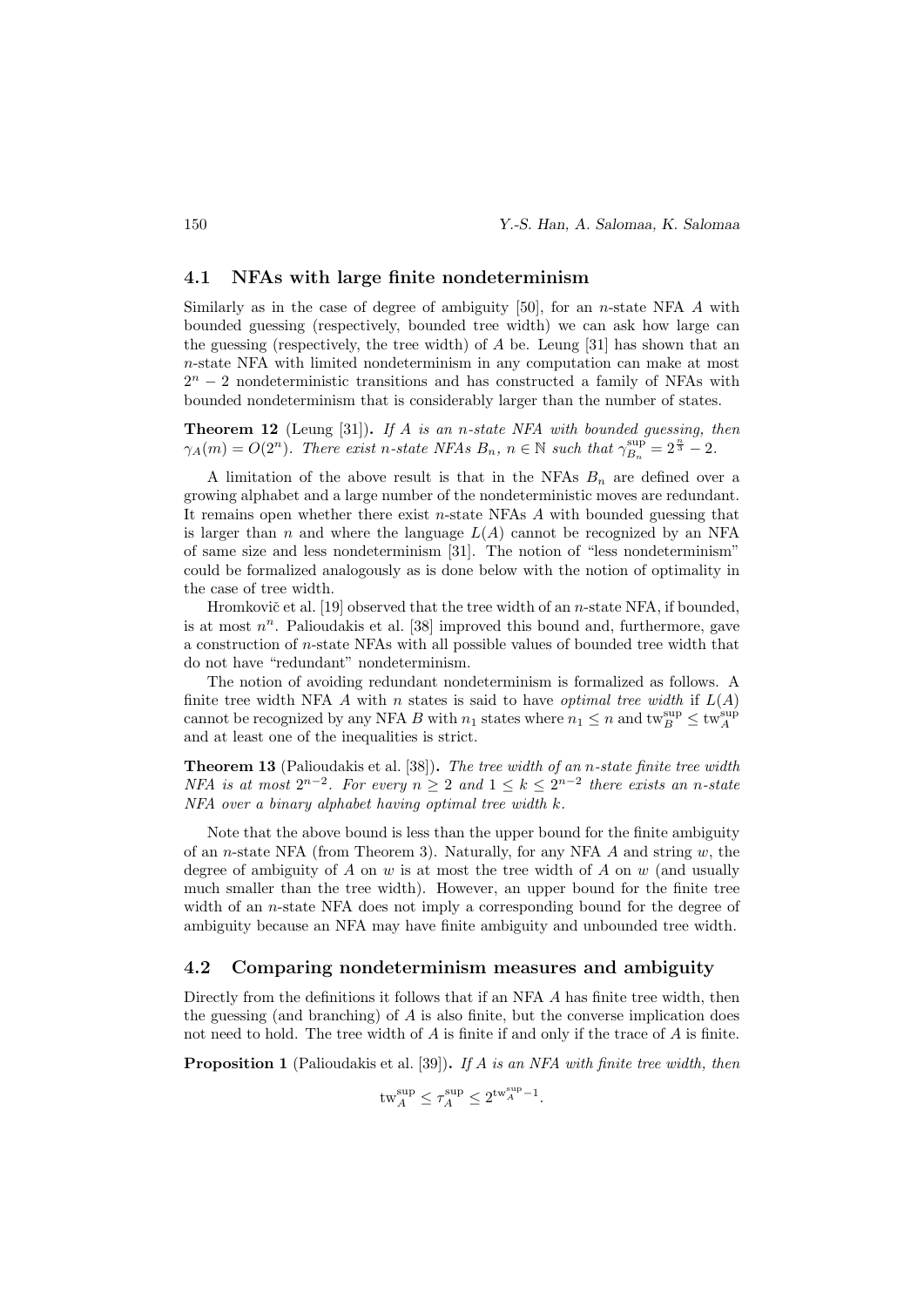It is known that the above inequalities cannot be improved in general, that is, there are NFAs for which either of the inequalities of Proposition 1 becomes and equality [39].

Hromkovič et al. [19] have established relationships between the tree width, maximum guessing and degree of ambiguity in a minimal NFA. They use the name 'leaf size' for tree width and instead of maximum guessing they use an "advice" measure that is within a constant factor of maximum guessing. The advice of an  $NFA$  A on a string w counts the largest number of nondeterministic steps in any computation of A on w.

**Theorem 14** (Hromkovič et al. [19]). If A is a minimal NFA, then for all  $m \in \mathbb{N}$ ,

$$
\max(\gamma_A^{\max}(m),{\rm da}_A(m))\leq {\rm tw}_A(m)=O({\rm da}_A(m)\cdot \gamma_A^{\max}(m)).
$$

Goldstine et al. [12] have established a subtle relationship between ambiguity and guessing for NFAs where all states are final. They define the ambiguity of a string  $w$  as the number of complete computations on  $w$ . To avoid confusion, we call the number of complete computations of an NFA  $A$  on a string  $w$  the *complete* ambiguity<sup>2</sup> of A on w. Note that if all states of A are final, the complete ambiguity of A coincides with the degree of ambiguity as defined in section 3 and if A has no undefined transitions then the complete ambiguity of A coincides with the tree width of A.

By definition, the guessing function  $\gamma_A(m)$  of an NFA grows at most linearly. If the guessing is bounded or grows linearly, then the complete ambiguity may be either bounded or unbounded but, in the intermediate case, where the guessing is unbounded but sublinear, then ambiguity must always be unbounded. Recall from Theorem 11 that there exist NFAs with unbounded and sublinear growth rate of the guessing function.

**Theorem 15** (Goldstine et al. [12]). Let A be an NFA. If  $\gamma_A(m)$  is non-constant and sublinear, then the complete ambiguity of A must be unbounded. On the other hand, if  $\gamma_A(m)$  is in  $O(1)$  or in  $\Theta(m)$ , then the complete ambiguity may be either bounded or unbounded.

#### 4.3 Limited nondeterminism and state complexity

An important descriptional complexity question is the succinctness comparison of NFAs employing different amounts of nondeterminism and, in particular, the determinization size blow-up of NFAs with limited nondeterminism. Goldstine et al. [11] have shown that converting a general NFA to an NFA with finite branching involves, in the worst case, an exponential size blow-up.

**Theorem 16** (Goldstine et al. [11]). For each  $n \in \mathbb{N}$ , there exists an *n*-state NFA A such that any finite branching NFA recognizing the language  $L(A)$  needs at least  $2^{n-1}$  states.

<sup>&</sup>lt;sup>2</sup>Keeler [24] calls this the string path width of A on w.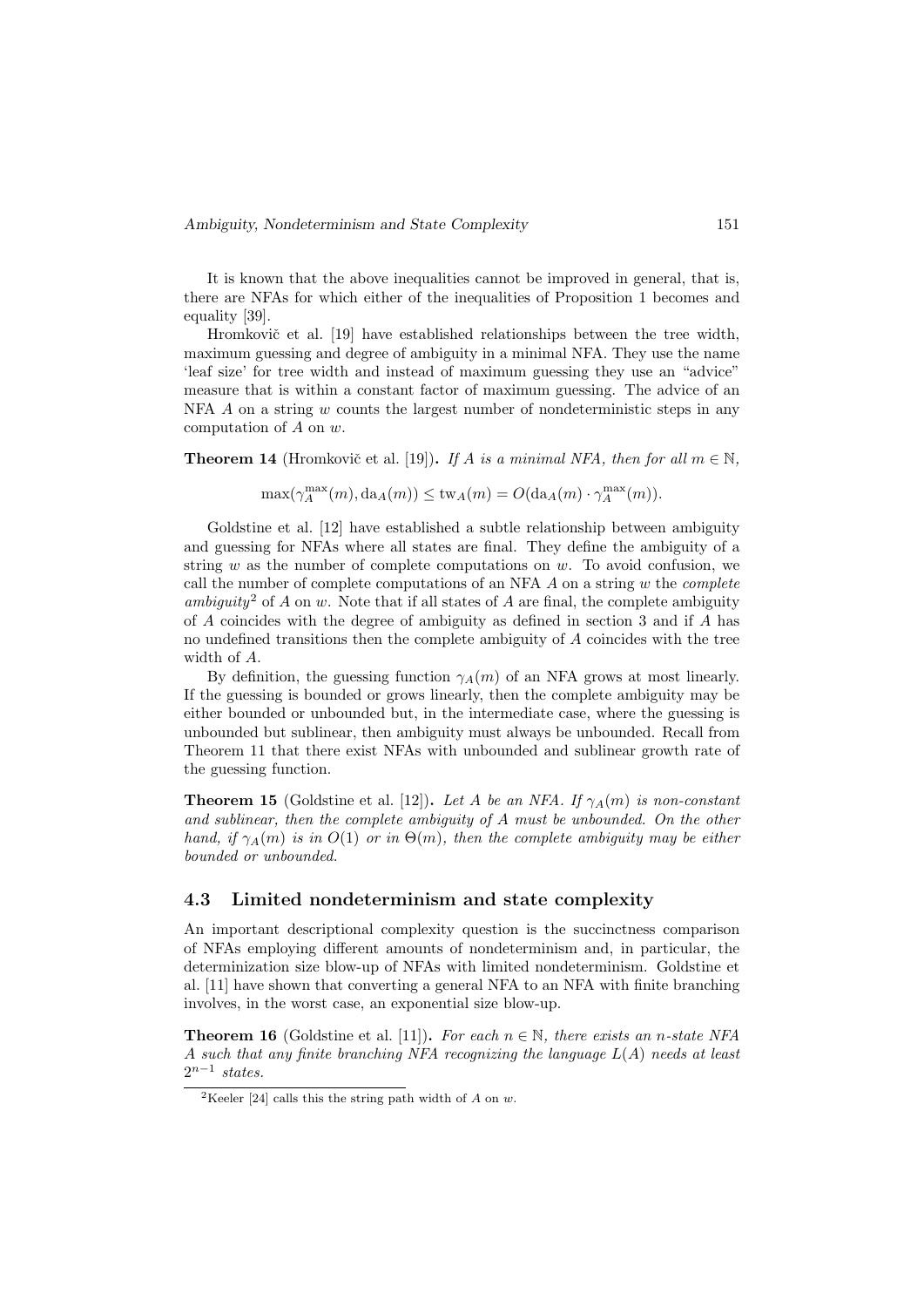Also, Goldstine et al. [11] have shown that there exist regular languages for which different finite amounts of nondeterminism yield incremental savings in the number of states. The following two theorems give the "spectrum" result of [11] stated in a slightly simplified form.

**Theorem 17** (Goldstine et al. [11]). Let A be a minimal DFA of size  $2^n - 1$ ,  $n \ge 2$ . Then

- (i) for  $2 \leq k \leq \frac{n}{\log_2 n}$ , the optimal size of an NFA with branching k for  $L(A)$  is at least  $2^{\frac{n}{k}}$ , and,
- (ii) for  $k \geq \frac{n}{\log_2 n}$ , an NFA with branching k for  $L(A)$  has size at least n.

Furthermore, they show that the bounds of Theorem 17 are close to best possible:

**Theorem 18** (Goldstine et al. [11]). For  $n \geq 2$  there exists a minimal NFA  $A_n$ with  $n + 1$  states such that if we denote by  $\sigma_n[k]$  the optimal size of an NFA with branching k recognizing  $L(A_n)$  then the following relations hold:

(i)  $\sigma_n[1] = 2^n$ , and,  $2^{\frac{n}{k}} \le \sigma_n[k] < 2k \cdot 2^{\frac{n}{k}}$  when  $2 \le k < \frac{n}{\log_2 n}$ ,

$$
(ii)\ \, n+1\leq \sigma_n[k]<2k\cdot 2^{\frac{n}{k}}\ \, when\,\, \tfrac{n}{\log_2 n}\leq k
$$

(iii)  $n+1 \leq \sigma_n[k] < 4n$ , when  $k \geq n$ .

Recall that tree width is more restrictive than branching in the sense that an NFA with finite tree width necessarily has finite branching, but the converse implication does not hold, in general. Contrasting the result of Theorem 16, every finite tree width NFA has an equivalent DFA of polynomial size.

Theorem 19 (Palioudakis et al. [38]). For an NFA A with n states having tree width at most  $k \leq n-1$ , the language  $L(A)$  has a DFA of size  $1 + \sum_{j=1}^{k} {n-1 \choose j}$ . Furthermore, for every  $1 \leq k \leq n-1$ , there exists an n state NFA  $A_{n,k}$  with tree width k over a binary alphabet such that the minimal DFA for  $L(A_{n,k})$  has  $1+\sum_{j=1}^k\binom{n-1}{j}$  states.

Palioudakis et al. [38] gives also an upper bound  $1+\sum_{i=1}^{k-\ell+1} \binom{n-1}{i}$  for converting an *n* state NFA with tree width k to an NFA with tree width  $2 \leq \ell \leq k$ , but a corresponding lower bound is missing. Also no spectrum result for tree width analogous to the spectrum result for branching (Theorem 18) is known. That is, there is no result that yields good bounds, for a given sequence of languages, for the succinctness of NFAs over a range of different tree width values.

Deterministic finite automata with multiple initial states (MDFA) can be viewed as a restricted type of automata with limited nondeterminism: the only nondeterminism consists of the choice of the initial state. With an elegant construction based on modular arithmetic, Kappes [23] has given an efficient simulation of an NFA with finite branching by an MDFA.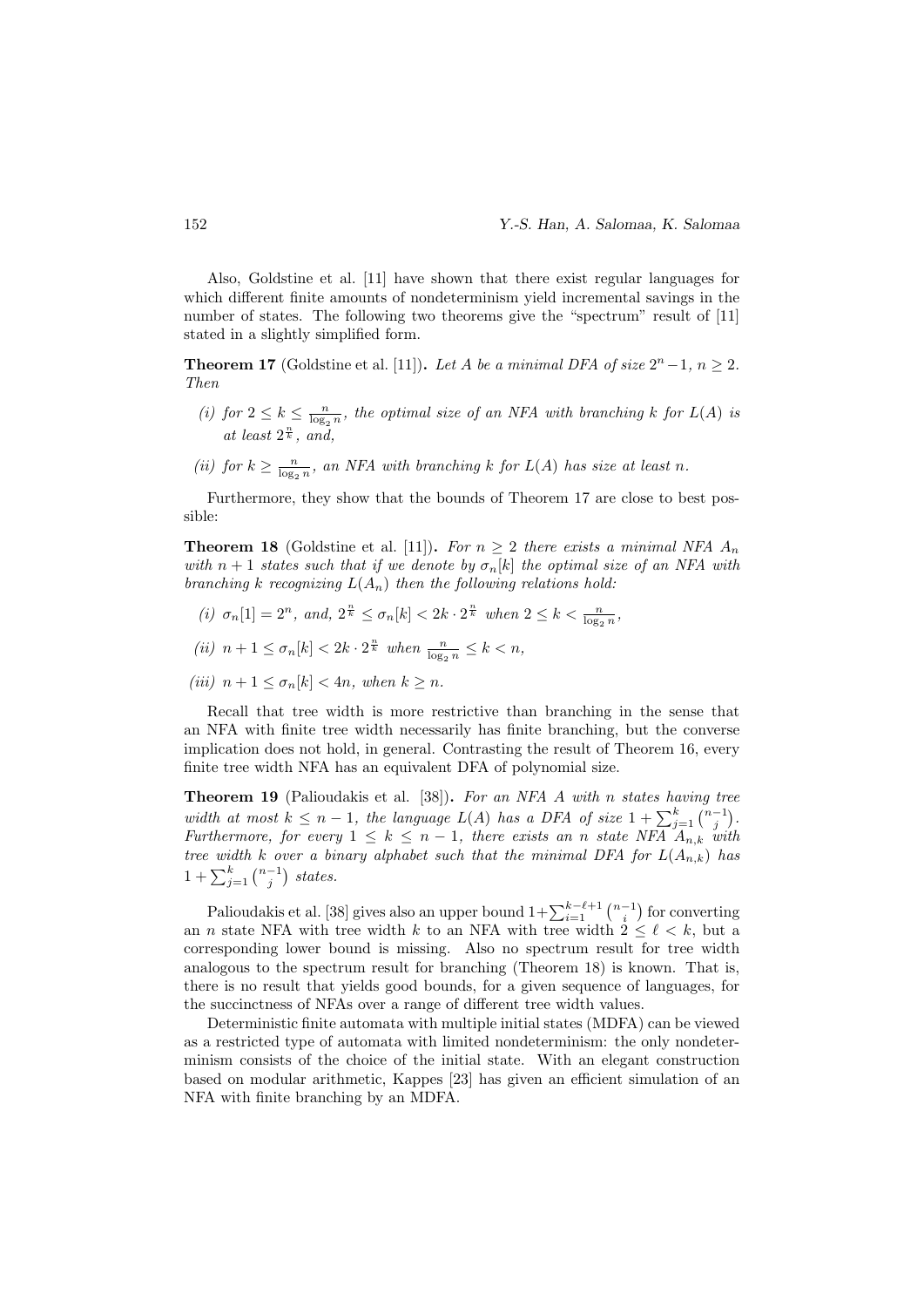**Theorem 20** (Kappes [23]). An NFA with n states and branching k  $(k \in \mathbb{N})$  can be simulated by an MDFA with  $k \cdot n$  states and k initial states.

The bound as stated in [23] is  $k \cdot n+1$  and the construction produces an MDFA with a dead state. Above in Theorem 20 we allow the possibility that an MDFA can have undefined transitions (following the definition of  $|40|$ ). Palioudakis et al.  $|40|$ have established an almost matching lower bound by showing that for infinitely many values  $n, k \in \mathbb{N}$  there exists an *n*-state NFA with branching k such that any equivalent MDFA needs at least  $\frac{k}{1+\log k} \cdot n$  states.

To conclude we mention that limiting the nondeterminism of an NFA is not sufficient to make the minimization problem tractable. It is well known that minimization of general NFAs is PSPACE-complete. Björklund and Martens [2] have shown that minimization remains NP-hard, roughly speaking, for all finite automaton models that extend the class of DFAs. The hardness result is for the class of δNFAs which are a very restricted subclass of tree width two NFAs [2].

## 5 Conclusion and open problems

Descriptional complexity comparison of nondeterministic finite automata of different degrees of ambiguity and employing different amounts of nondeterminism is a foundational question in automata theory. The spectrum result of Goldstine et al. [11] (Theorems 17 and 18) establishes the existence of a sequence of languages for which different finite amounts of branching allow incremental savings in the number of states, and the succinctness comparisons are approximately the best possible.

On the other hand, very little is known about the state complexity of NFAs where the amount of nondeterminism is unbounded and measured as a function of input length. While there is a super-polynomial separation between the size of finitely ambiguous, polynomially ambiguous, and general NFAs, no succinctness comparisons between NFAs of different unbounded branching or unbounded tree width are known. This can be a topic for future research. In particular, it would be interesting to know whether the powerful communication complexity techniques used by Hromkovič et al. [19, 20] for succinctness comparisons of NFAs with different degrees of ambiguity can be used to establish good lower bounds and separation results for the state complexity of NFAs where the branching (or the tree width) is measured as a function of input length.

A further topic of interest could be the succinctness comparison of NFAs of given degree of ambiguity and NFAs of given branching (or tree width). Only a few tentative results are known [38] in this direction.

#### Acknowledgements

Han was supported by the Basic Science Research Program through NRF funded by MEST (2015R1D1A1A01060097) and the Yonsei University Future-leading Re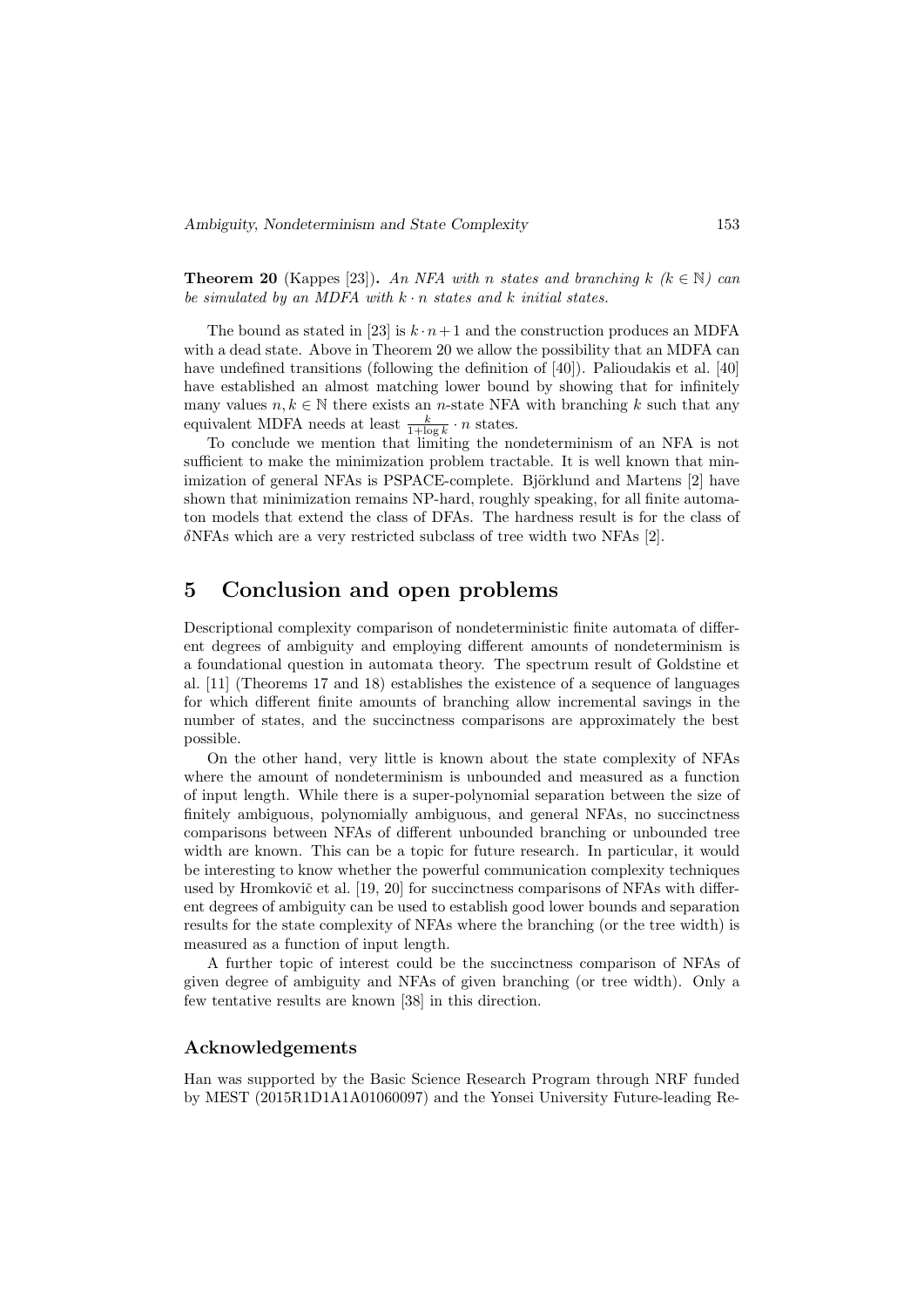search Initiative of 2016. K. Salomaa was supported by the Natural Sciences and Engineering Research Council of Canada Grant OGP0147224.

### References

- [1] Alur, R. and Madhusudan, P. Adding nesting structure to words. Journal of the ACM, 56(3), 2009.
- [2] Björklund, H. and Martens, W. The tractability frontier for NFA minimization. J. Comput. System Sci., 78: 198–210, 2012.
- [3] Book, R., Even, S., Greibach, S. and Ott, G. Ambiguity in graphs and expressions. IEEE Transactions on Computers, c-20(2):149–153, 1971.
- [4] Brüggemann-Klein, A. and Wood, D. One-unambiguous regular languages. Information and Computation, 140(2):229–253, 1998.
- [5] Chan, T.-H. and Ibarra, O. On the finite-valuedness problem for sequential machines. Theoret. Comput. Sci., 23: 95–101, 1983.
- [6] Cui, B., Gao, Y., Kari, L., Yu, S. State complexity of combined operations with two basic operations. Theoret. Comput. Sci., 437: 82–102, 2012.
- [7] Ellul, K., Krawetz, B., Shallit, J. and Wang, M.-W. Regular expressions: New results and open problems. Journal of Automata, Languages and Combinatorics, 10: 407–437, 2005.
- [8] Esik, Z., Gao, Y, Liu, G., Yu, S. Estimation of state complexity of combined ´ operations. Theoret. Comput. Sci., 410: 3272–3280, 2009.
- [9] Gao, Y., Moreira, N., Reis, R., Yu, S. A review on state complexity of individual operations. To appear in Computer Science Review. (Available at www.dcc.fc.up.pt/dcc/Pubs/TReports/TR11/dcc-2011-08.pdf)
- [10] Goldstine, J., Kappes, M., Kintala, C.M.R., Leung, H., Malcher, A. and Wotschke, D. Descriptional complexity of machines with limited resources. J. Universal Computer Science, 8(2): 193–234, 2002.
- [11] Goldstine, J., Kintala, C.M.R. and Wotschke, D. On measuring nondeterminism in regular languages. Inform. Comput., 86: 179–194, 1990.
- [12] Goldstine, J., Leung, H. and Wotschke, D. On the relation between ambiguity and nondeterminism in finite automata. Inform. Comput., 100: 261–270, 1992.
- [13] Gruber, H., Holzer, M. From finite automata to regular expressions and back — A summary of descriptional complexity. Intern. J. Foundations Comput. Sci., 26: 1009-1040, 2015.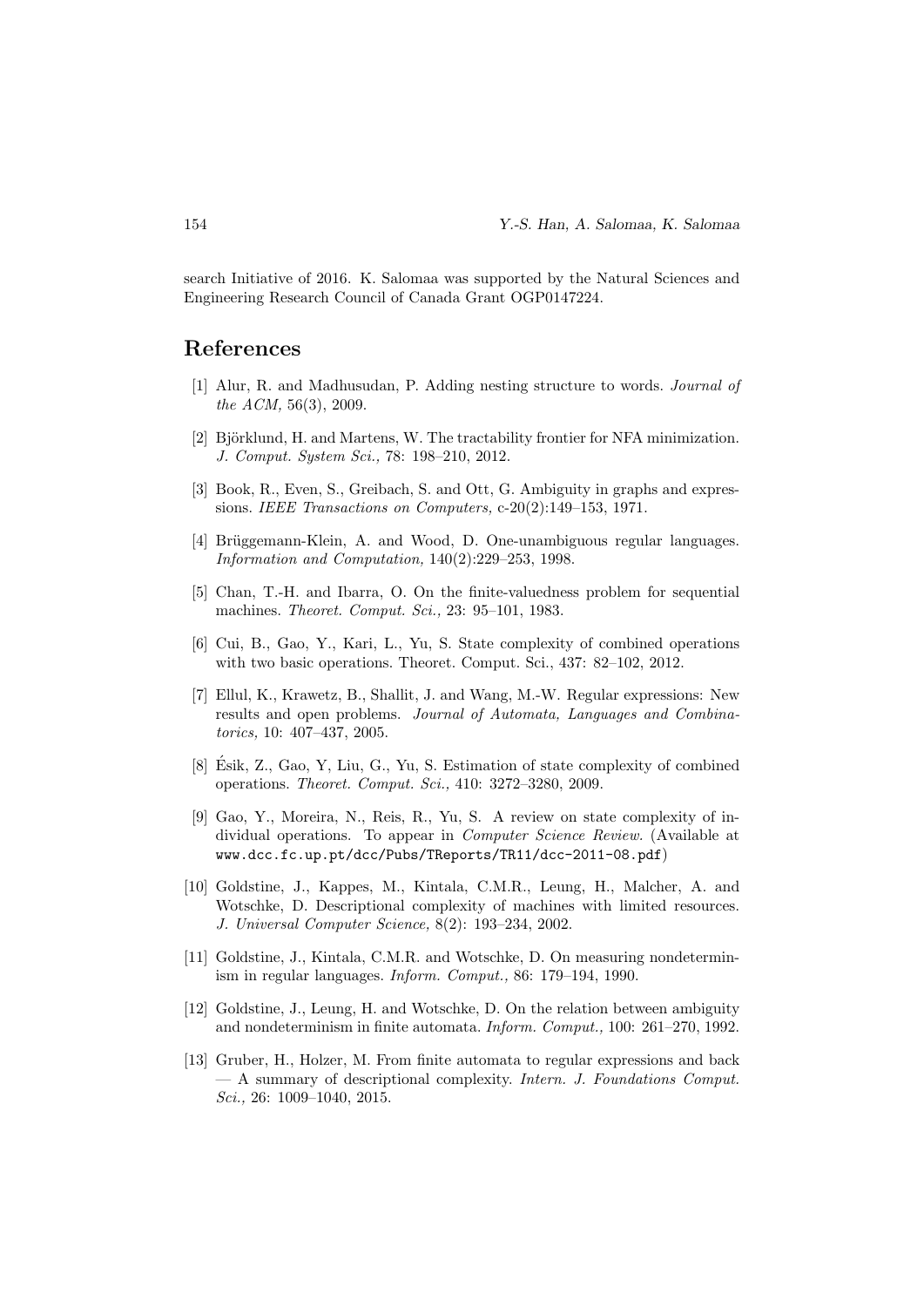- [14] Han, Y.-S. and Wood, D. Generalizations of 1-deterministic regular languages. Information and Computation, 206(9-1): 1117–1125, 2008.
- [15] Holzer, M. and Kutrib, M. Nondeterministic finite automata Recent results on the descriptional and computational complexity. Intern. J. Foundations Comput. Sci., 20(4): 563–580, 2009.
- [16] Holzer, M. and Kutrib M. Descriptional complexity of (un)ambiguous finite state machines and pushdown automata. In: Reachability Problems 2010, Lect. Notes Comput. Sci. 6227, pp. 1–23, 2010
- [17] Holzer, M. and Kutrib, M. Descriptional and computational complexity of finite automata — A survey. Information and Computation, 209:  $456-470$ , 2011.
- [18] Hromkovič, J. Descriptional complexity of finite automata: Concepts and open problems. Journal of Automata, Languages and Combinatorics, 7(4): 519–531, 2002.
- [19] Hromkovič, J., Seibert, S., Karhumäki, J., Klauck, H. and Schnitger, G. Communication complexity method for measuring nondeterminism in finite automata. Inform. Comput., 172: 202–217, 2002.
- [20] Hromkovič, J. and Schnitger, G. Ambiguity and communication. Theory Comput. Syst., 48: 517–534, 2011.
- [21] Ibarra, O. and Ravikumar, B. On sparseness, ambiguity and other decision problems for acceptors and transducers. In Proc. of STACS'86, Lect. Notes Comput. Sci. 210, Springer, pp. 171–179, 1986.
- $[22]$  Jirásek, J., Jirásková, G., Šebej, J. Operations on unambiguous finite automata. In Developments in Language Theory, DLT, Lect. Notes Comput. Sci. 9840, Springer, pp. 243–255, 2016.
- [23] Kappes, M. Descriptional complexity of deterministic finite automata with multiple intial states. J. Automata, Languages and Combinatorics, 5: 269– 278, 2000.
- [24] Keeler, C. New measures for finite automaton complexity and subregular language hierarchies. MSc thesis, Queen's University, 2016.
- [25] Kintala, C.M.R. and Fischer, P.C. Refining nondeterminism in relativized polynomial time computations. SIAM J. Comput., 9(1): 46–53, 1980.
- [26] Kintala, C.M.R and Wotschke, D. Amounts of nondeterminism in finite automata. Acta Informatica, 13(2): 199–204, 1980.
- [27] Kuich, W. Finite automata and ambiguity. Rept. 253 of the IIG. Techinische Universität Graz, 1988.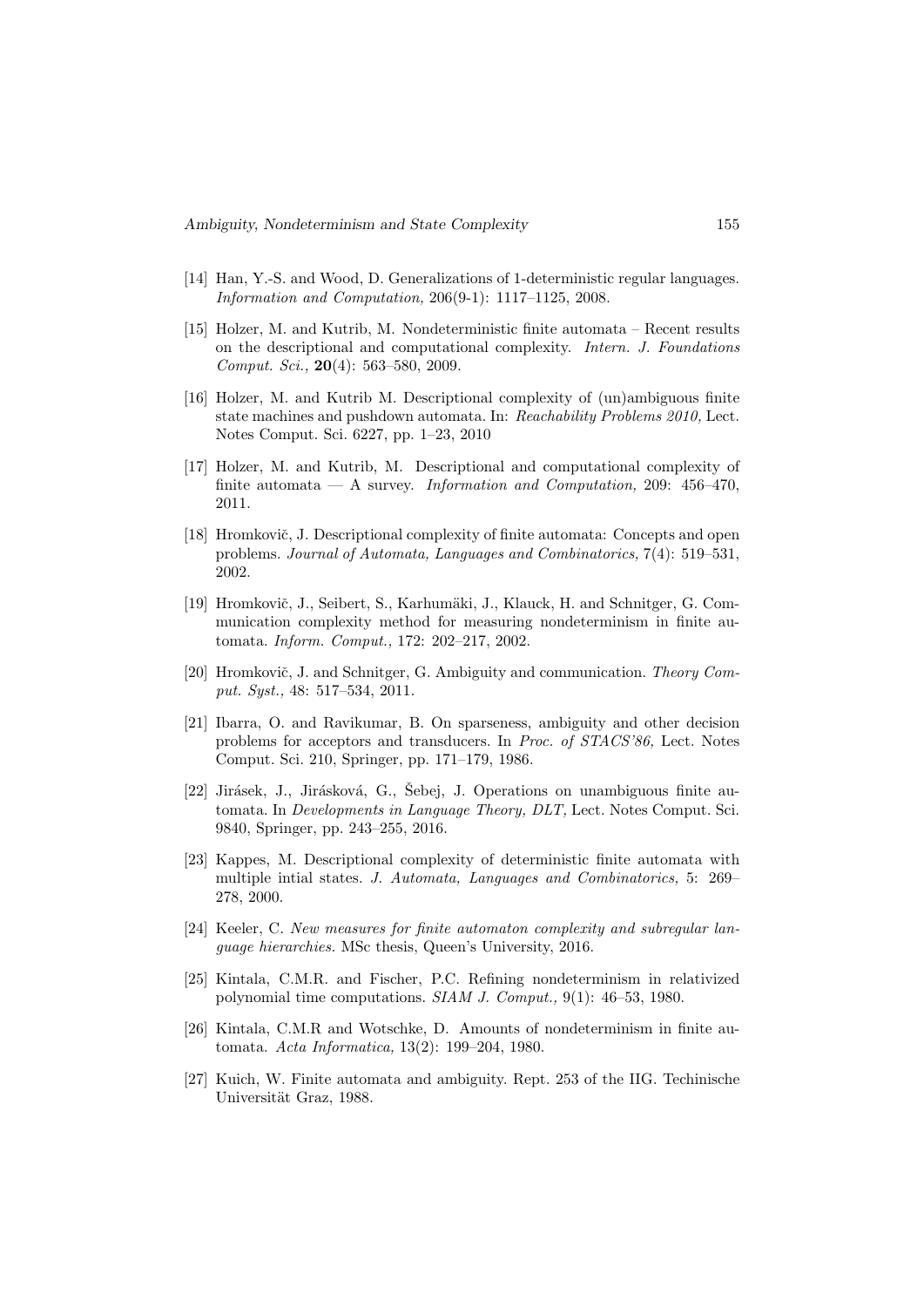- [28] Kutrib, M. and Pighizzini, G. Recent trends in descriptional complexity of formal languages. Bulletin of the EATCS, 111: 70–86, 2013.
- [29] Leiss, E. Succinct representation of regular languages by Boolean automata. Theoret. Comput. Sci., 13: 323–330, 1981.
- [30] Leung, H. Separating exponentially ambiguous finite automata from polynomially ambiguous finite automata. SIAM Journal of Computing, 27(4): 1073–1082, 1998.
- [31] Leung, H. On finite automata with limited nondeterminism. Acta Informatica, 35: 595–624, 1998.
- [32] Leung, H. Descriptional complexity of NFA of different ambiguity. Intern. J. Foundations Comput. Sci., 16(5): 975–984, 2005.
- [33] Mandel, A. and Simon, I. On finite semi-groups of matrices. Theoret. Comput. Sci., 5: 183–204, 1977.
- [34] Maslov, A.N. Estimates of the number of states of finite automata. Soviet Math. Dokl., 11: 1373–1375, 1970.
- [35] Okhotin, A. Unambiguous finite automata over a unary alphabet. Inform. Comput., 212: 15–36, 2012.
- [36] Okhotin, A., Salomaa, K. Descriptional complexity of unambiguous inputdriven pushdown automata. Theoret. Comput. Sci., 566: 1–11, 2015.
- [37] Palioudakis, A., Han, Y.-S. and Salomaa, K. Growth rate of minimum branching. Submitted for publication, February 2017.
- [38] Palioudakis, A., Salomaa, K. and Akl, S.G. State complexity of finite tree width NFAs. J. Automata, Languages and Combinatorics, 17(2–4): 245–264, 2012.
- [39] Palioudakis, A., Salomaa, K. and Akl, S.G.: Comparisons between measures of nondeterminism for finite automata. In Proc. of DCFS'13, Lect. Notes Comput. Sci. 8031, Springer, pp. 217–228, 2013.
- [40] Palioudakis, A., Salomaa, K. and Akl, S.G. Lower bound for converting an NFA with finite nondeterminism into an MDFA. J. Automata, Languages and Combinatorics, 19: 251–264, 2014.
- [41] Palioudakis, A., Salomaa, K. and Akl, S.G. Quantifying nondeterminism in finite automata. Annals of the University of Bucharest, No. 2, pp. 89–100, 2015.
- [42] Ravikumar, B. and Ibarra, O.H. Relating the type of ambiguity of finite automata to the succinctness of their representation. SIAM Journal of Computing, 18(6): 1263–1282, 1989.